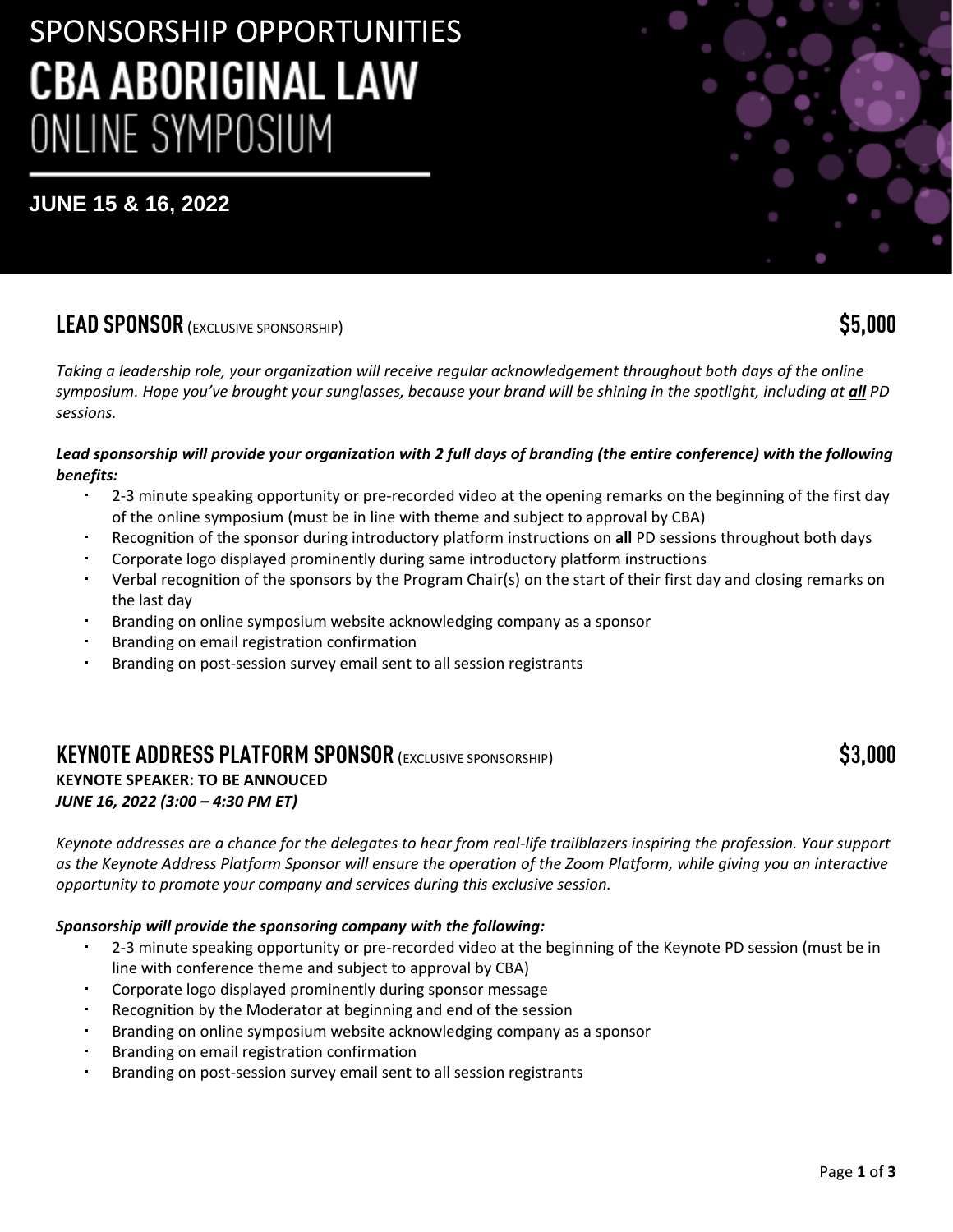# SPONSORSHIP OPPORTUNITIES **CBA ABORIGINAL LAW** ONLINE SYMPOSIUM

## **JUNE 15 & 16, 2022**

## **PD SESSION SPONSOR** (5 SPONSORSHIPS AVAILABLE) **\$2,000**

*Professional development sessions are the core of any online event. Your participation as a PD session sponsor will showcase your support of this program, while giving you an interactive opportunity to promote your company and services during an exclusive PD session.*

#### *Sponsorship will provide the sponsoring company with the following:*

- 2-3 minute speaking opportunity or pre-recorded video at the beginning of the selected PD session (must be in line with conference theme and subject to approval by CBA)
- Corporate logo displayed prominently during sponsor message
- Sponsor message preserved as part of the on-demand recording available for review and resale following the live webcast
- Recognition by the Moderator at beginning and end of the session
- Branding on online symposium website acknowledging company as a sponsor
- Branding on email registration confirmation
- Branding on post-session survey email sent to all session registrants

## **BREAK SPONSOR** (4 SPONSORSHIPS) **\$1,500**

*At the conclusion of each session, the Break Sponsor will have the opportunity to address the delegates at the start of a 30-minute break, ahead of them connecting to the next session. Sponsorship engagement may include video, slides, polls, links and/or audio.*

### *Sponsorship will provide the sponsoring company with the following:*

- 1-2 minute speaking opportunity or pre-recorded video at the beginning of the break (must be in line with conference theme and subject to approval by CBA)
- Corporate logo displayed prominently during sponsor message
- Recognition by the Online Coordinator before and after sponsor message
- Branding on online symposium website acknowledging company as a sponsor
- Branding on email registration confirmation
- Branding on post-session survey email sent to all session registrants